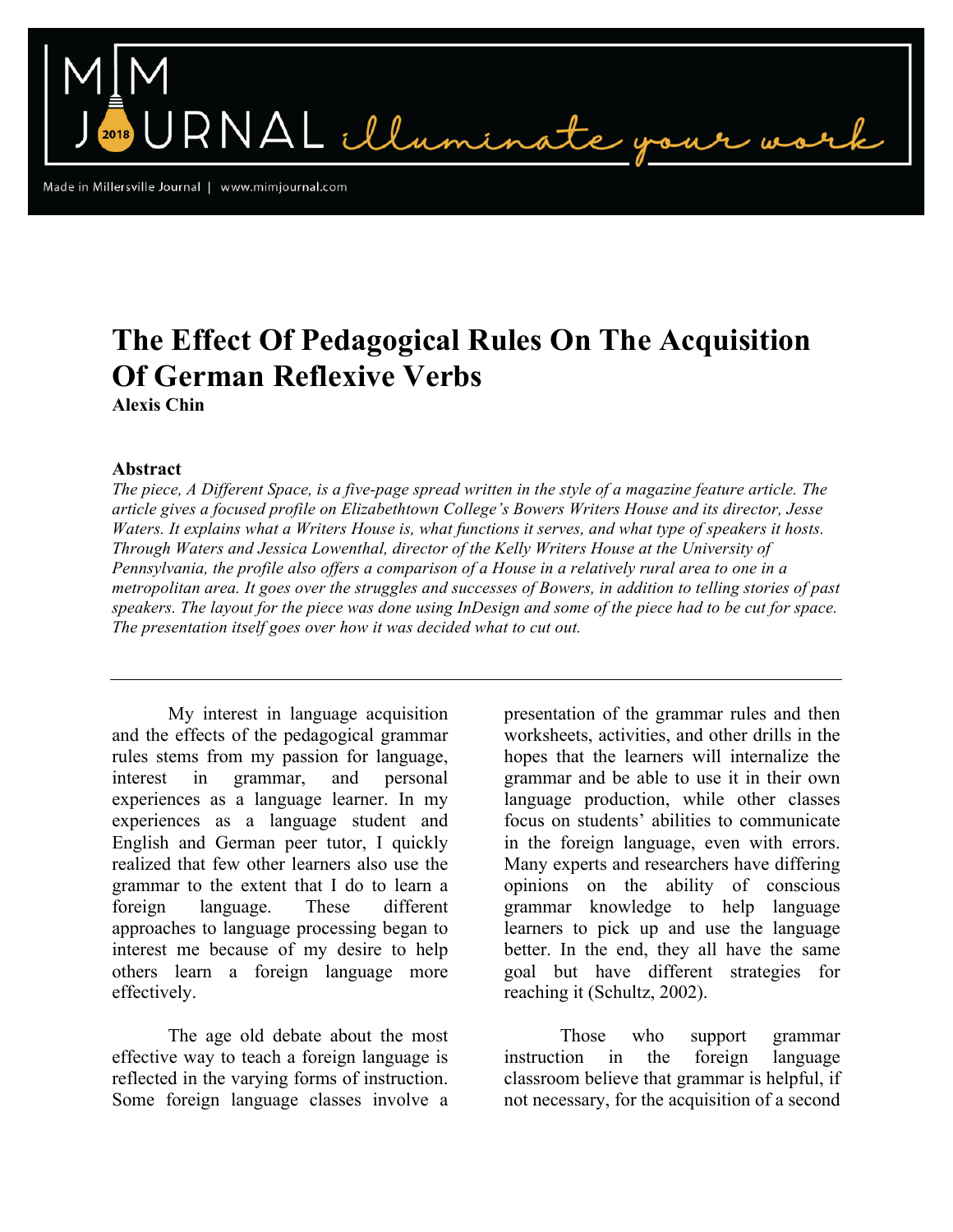language because grammar knowledge can help to prevent a stagnation of progress and accelerate the acquisition process (Schultz, 2002). Student comments in support of this argument include the viewpoints that grammar is the foundation on which second language knowledge is built and that all foreign language skills benefit from grammar instruction (Loewen, S., et el, 2009). On the other hand, those against grammar instruction argue that it does not contribute to communicative abilities (Schultz, 2002). Student comments against explicit grammar instruction include their preference for activities that develop other aspects of language, especially speaking, and the lack of connection between grammar and language usage outside of the classroom (Loewen, S., et el, 2009). Furthermore, some researchers assume that the processes of children's first language acquisition and adults' second language learning are similar. Therefore, like children, foreign language learners need only enough comprehensible input through language instruction in communicative contexts, as long as the learning environment is positive and without pressure. Between these two extremes, a middle position exists. Proponents of this position do not agree that processes of children's first language acquisition and adults' second language learning are the same. While not all learners may need an emphasis on grammatical forms, such attention could possibly accelerate the acquisition, especially when learners have limited contact with the target language or strive to reach a high level of proficiency. Researchers fear the development of substandard forms without metalinguistic knowledge and error correction (Schultz, 2002).

To investigate this question, I based my experiment on Schulz's study to investigate the relationship between

students' grammar knowledge and production abilities in German. For her study, Schulz investigated the correlation between the students' ability to use the German word order and prepositions correctly and to answer questions about the related grammar rules. To assess the students' ability to use the grammar structures correctly, the students completed the sentence fragments and answered questions about the location of various items in a picture. The second part included questions about the grammar rules. The experiment revealed a positive but imperfect correlation between grammar knowledge and language production abilities (Schultz 2002).

For my study, I decided to examine reflexive verbs and pronouns because this structure is first introduced when students learn about daily activities, includes high frequency verbs in German, and differs from English. These differences between German and English require a usage of the rules. Reflexive pronouns are used whenever the subject of the sentence does the action to him or herself. However, each language may consider different actions to be done to oneself. Some verbs in German always require the reflexive pronouns, while other verbs, just like all reflexives in English, do not because the reflexive pronoun could always be replaced by a different person or object. The following sentence shows an example of the type of verb that always requires a reflexive pronoun:

| Ich | bewerbe | mich      | um  | ein | Stipendium  |
|-----|---------|-----------|-----|-----|-------------|
|     | apply   | reflexive | for | a   | scholarship |
|     |         | pronoun   |     |     |             |

This type of reflexive verb does not exist in English because the verb requires the "mich" (myself), which cannot be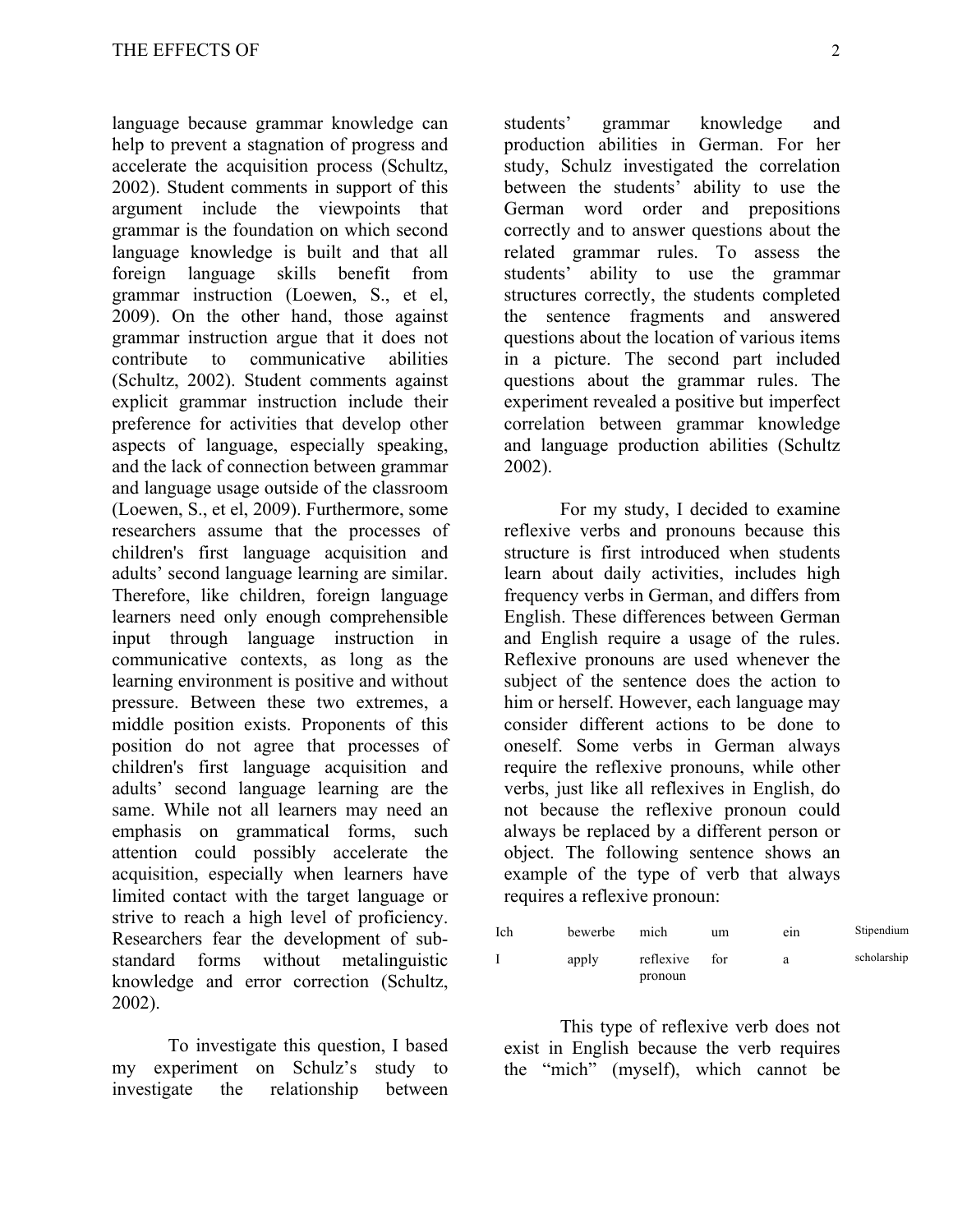omitted or replaced by any other person or object. On the other hand, the sentence

| Ich | schütze | mich.     |
|-----|---------|-----------|
|     | protect | reflexive |
|     |         | pronoun   |

uses the same kind of reflexive verb that exists in English. With this type of verb, a sentence with another object or person in place of the reflexive pronoun is also completely grammatical.

| Ich | schütze | die | Kinder    |
|-----|---------|-----|-----------|
| I   | protect | the | children. |

In addition, German reflexive pronouns can vary their form based on their grammatical role in the sentence, also known as case. For example, the reflexive pronoun in the following sentence is in the dative case (used as the indirect object) because it answers the questions "to/for whom?"

| Ich | wasche mir |               | die | Hände. |
|-----|------------|---------------|-----|--------|
|     | wash       | reflexive the |     | hands. |
|     |            | pronoun       |     |        |

When the reflexive pronoun is used in the accusative case (as the direct object) to answer the question "what?", the sentence has a very different meaning.

| Ich | wasche | mich.     |
|-----|--------|-----------|
|     | wash   | reflexive |
|     |        | pronoun.  |

Thus, reflexive verbs can be used in many different ways, depending on the necessity or optionality of the reflexive pronoun and the presence of another direct or prepositional object in the sentence. These differences and multiple usages make reflexive verbs a difficult structure to learn.

Before the unit on reflexive verbs, the students in an intermediate-level German class took a pretest to measure their knowledge of reflexive verbs from any previous German courses or exposure to the German language. The pretest consisted of five incomplete sentences (three of the four usages of reflexive verbs and a non-reflexive verb) that answered the question "What are you doing?" The activities were shown in the context from a "because" clause and a picture depicting the action. The students were instructed to complete the sentences. Correctly completing the sentences involved selecting the correct verb from the word bank and using the correct form of the reflexive pronoun if the verb was reflexive. The students took the posttest after the unit on reflexive verbs. The first part of the posttest had the exact same structure as the pretest, except that it consisted of ten questions. After submitting the first part, the students received the second part, which tested their knowledge of the grammar rules. The questions directly asked the students about their thought processes and knowledge of grammar.

The first analysis involved a comparison of the pretest and posttest results. A comparison of the percentage of right answers for each type of verb revealed improvement in three of the four categories that were part of both tests. In addition, the ordering of the types of verbs from most often correct to most often incorrect remained the same, which perhaps indicates that certain types of reflexive verbs may be easier for students to learn or that they were more familiar with the verbs in some categories. Finally, the most typical mistake for each type of verb remained consistent between the pretest and posttest, although the percentages of these mistakes decreased on the posttest. The overall improvement from 31% correct in the pretest to 42%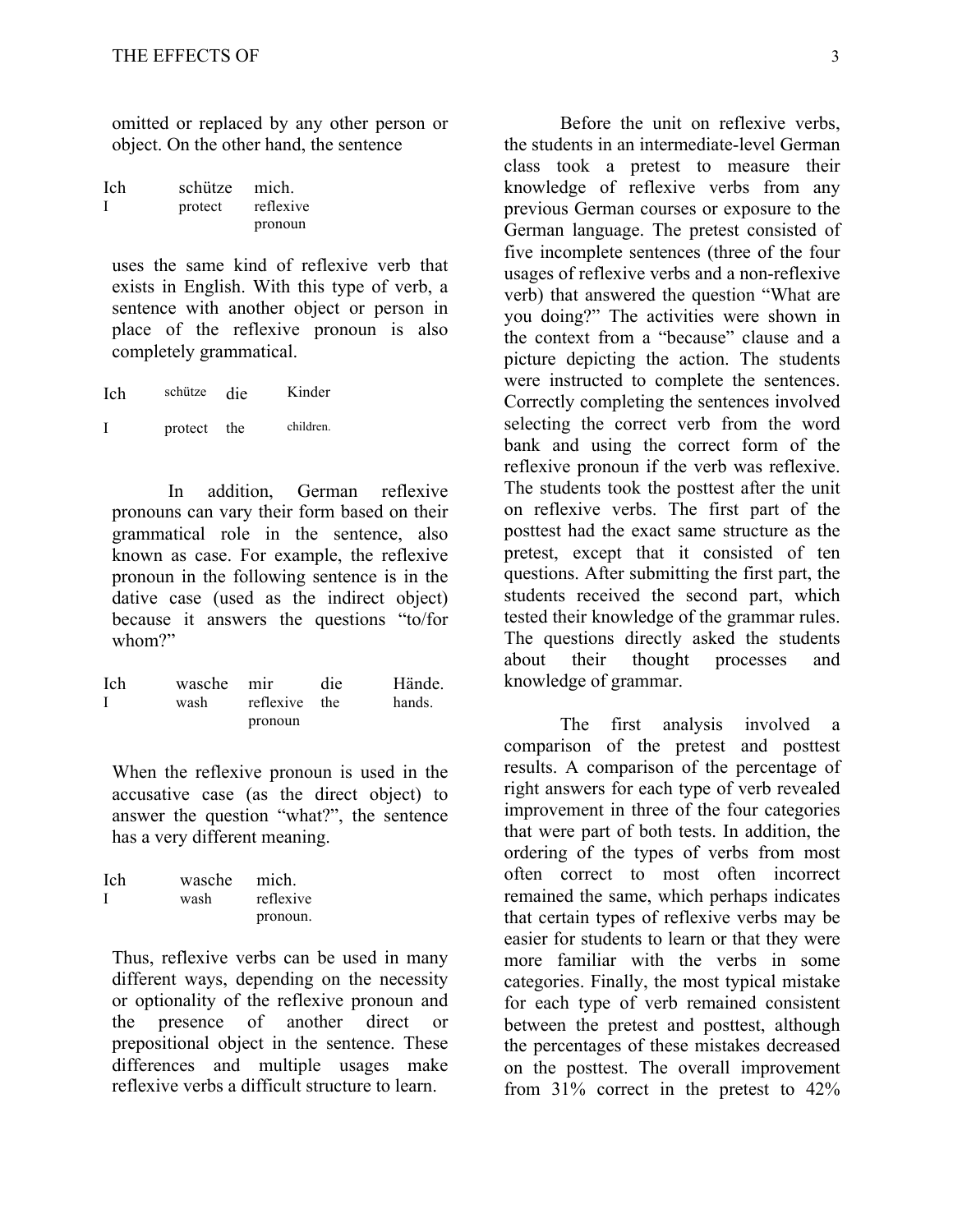correct in the posttest showed that a combination of factors, such as the additional exposure to the language, practice with the verbs, and grammar instruction, did increase the students' abilities to use the reflexive verbs correctly.

A second analysis investigated the relationships between individual independent variables (the performance on the grammar section of the posttest, the number of German classes, and the amount of time spent in a German -speaking country) and the posttest results. The scatter graphs of these relationships showed no real correlation between any of the independent variables and the posttest results; the data points followed no particular trend.

From this study, a reasonable conclusion is that, while grammar instruction does appear to have a positive effect, it alone is insufficient to help the learners to acquire the language and to be able to consistently use the grammar structures correctly. A combination of factors, such as the grammar instruction, the practice with the structures, and additional exposure to the language, among other factors, may be necessary to help learners to acquire the target language successfully. From the teacher's perspective, an understanding of this combination of factors is vital to help students to learn the target language effectively .